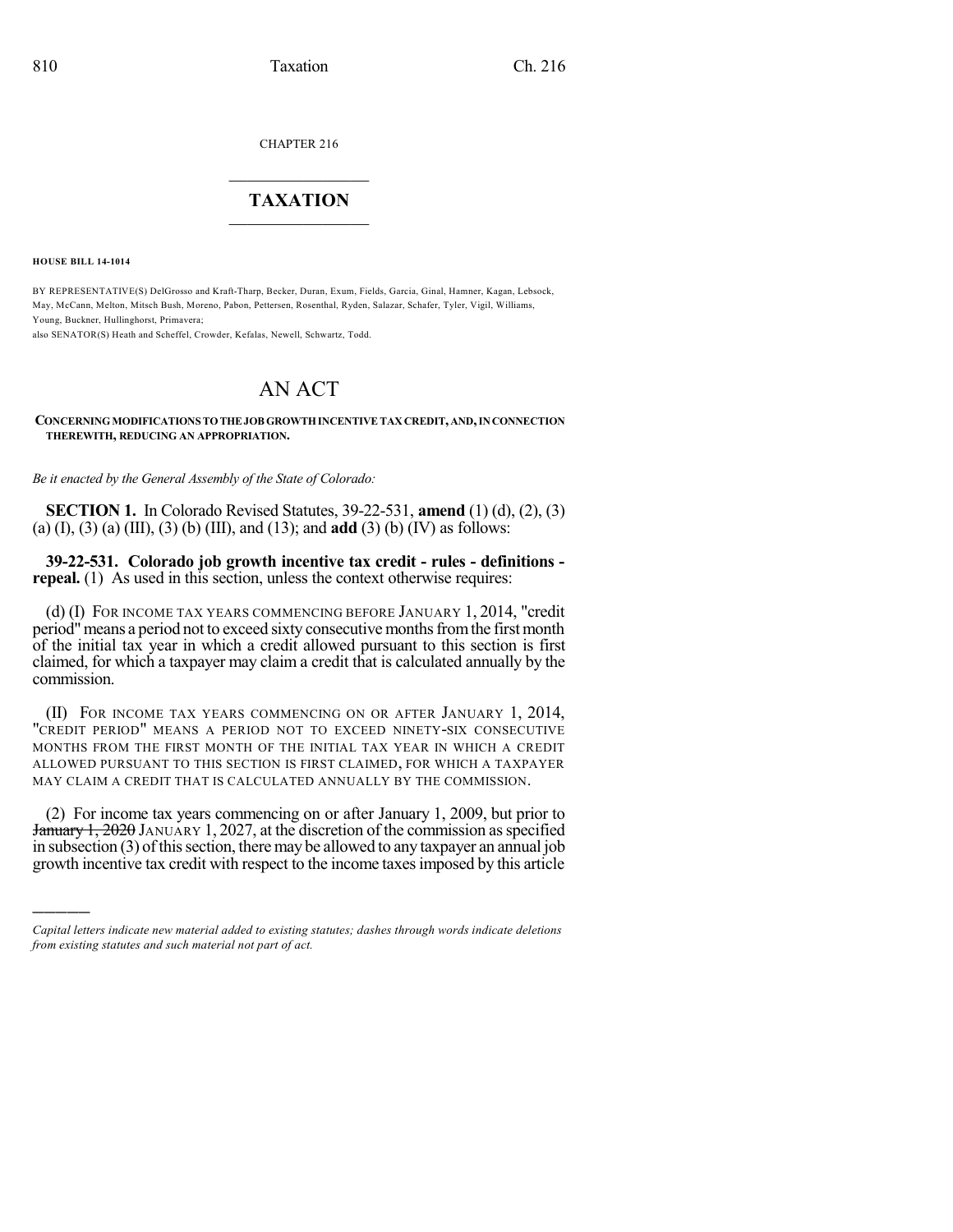that a taxpayer may claim for a credit period in an amount determined by the commission pursuant to subsection (5) of this section.

(3) The commission may approve any job growth incentive tax credits allowed pursuant to subsection (2) of this section subject to the following:

(a) During a credit period a project shall:

(I) (A) FOR INCOME TAX YEARS COMMENCING BEFORE JANUARY 1, 2014, except as provided in sub-subparagraph  $(B)$  of this subparagraph  $(I)$ , bring a net job growth of at least twenty new jobs to the state with an average yearly wage of at least one hundred ten percent of the average yearly wage of the county in which the taxpayer is located, AND FOR INCOME TAX YEARS COMMENCING ON OR AFTER JANUARY 1, 2014, EXCEPT AS PROVIDED IN SUB-SUBPARAGRAPH  $(B)$  of this subparagraph  $(I)$ , BRING A NET JOB GROWTH OF AT LEAST TWENTY NEW JOBS TO THE STATE WITH AN AVERAGE YEARLY WAGE OF AT LEAST ONE HUNDRED PERCENT OF THE AVERAGE YEARLY WAGE OF THE COUNTY IN WHICH THE TAXPAYER IS LOCATED.

(B) FOR INCOME TAX YEARS COMMENCING BEFORE JANUARY 1, 2014, if the project will be located in a designated enhanced rural enterprise zone assuch zone is described in section 39-30-103.2 (1) and the local community of the designated enhanced rural enterprise zone provides rationale to the commission outlining the project's economic importance to the community, the project shall, during a credit period, bring a net job growth of at least five new jobs to the state with an average yearly wage of at least one hundred ten percent of the average yearly wage of the enhanced rural enterprise zone in which the taxpayer is located. FOR INCOME TAX YEARS COMMENCING ON OR AFTER JANUARY 1, 2014, IF THE PROJECT WILL BE LOCATED IN A DESIGNATED ENHANCED RURAL ENTERPRISE ZONE AS SUCH ZONE IS DESCRIBED IN SECTION 39-30-103.2 (1) AND THE LOCAL COMMUNITY OF THE DESIGNATED ENHANCED RURAL ENTERPRISE ZONE PROVIDES RATIONALE TO THE COMMISSION OUTLINING THE PROJECT'S ECONOMIC IMPORTANCE TO THE COMMUNITY, THE PROJECT SHALL, DURING A CREDIT PERIOD, BRING A NET JOB GROWTH OF AT LEAST FIVE NEW JOBS TO THE STATE WITH AN AVERAGE YEARLY WAGE OF AT LEAST ONE HUNDRED PERCENT OF THE AVERAGE YEARLY WAGE OF THE ENHANCED RURAL ENTERPRISE ZONE IN WHICH THE TAXPAYER IS LOCATED.

(III) (A) FOR INCOME TAX YEARS COMMENCING BEFORE JANUARY 1, 2014, be approved by the commission only if the project would not occur but for the credit allowed in this section.

(B) FOR INCOME TAX YEARS COMMENCING ON OR AFTER JANUARY 1, 2014, BE APPROVED BY THE COMMISSION ONLY IF THE CREDIT ALLOWED IN THIS SECTION IS A MAJOR FACTOR IN THE DECISION TO LOCATE OR RETAIN THE PROJECT IN COLORADO.

(b) A taxpayer shall submit a complete written application for a credit allowed in this section to the commission before the project commences in the state. The application shall include:

(III) FOR INCOME TAX YEARS COMMENCING BEFORE JANUARY 1, 2014, documentation to demonstrate that without the credit allowed in this section, the project would not occur in this state. Such documentation shall include information